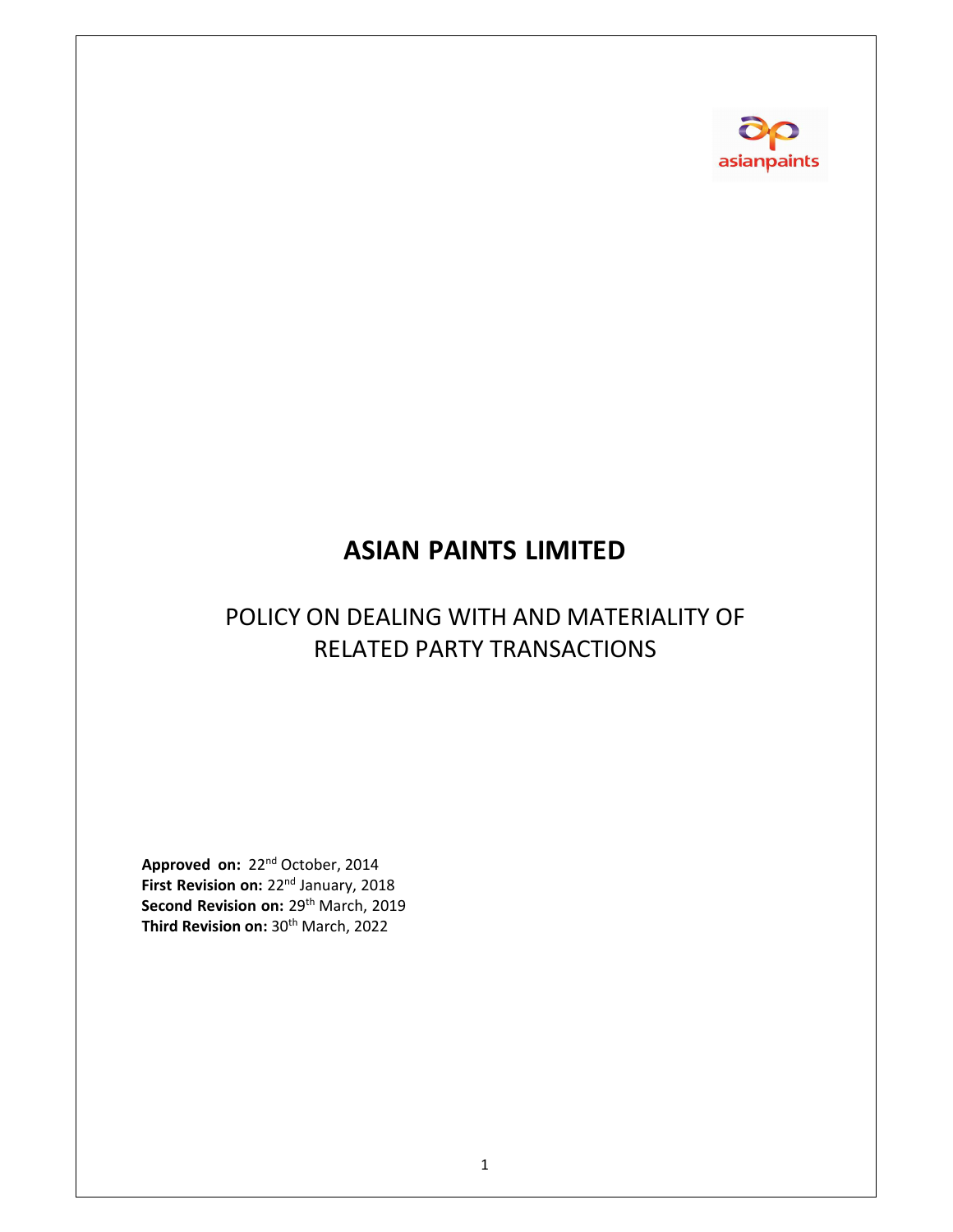

## *1. SCOPE AND APPLICABILITY*

This policy is called "ASIAN PAINTS LIMITED – POLICY ON DEALING WITH AND MATERIALITY OF RELATED PARTY TRANSACTIONS" ("RPT Policy").

Asian Paints Limited ("the Company") enters into transactions with Related Parties to carry on its day-to-day business activities. This RPT Policy shall apply while dealing with the Related Parties.

# *2. OBJECTIVE*

Regulation 23 of SEBI (Listing Obligations and Disclosure Requirements) Regulations, 2015, *inter alia*, provides, that the Company shall formulate a Policy on dealing with and materiality of Related Party Transactions.

This Policy intends to comply with the requirements of SEBI (Listing Obligations and Disclosure Requirements) Regulations, 2015 (as may be amended from time to time) and the Companies Act, 2013 read with Rules and Regulations made thereunder, to ensure that the transactions with related parties are undertaken in compliance with the legal requirements and necessary structure for reporting is in place. The Company has been entering into transactions with related parties, for its business purposes from time to time. These transactions primarily include purchase of raw materials, finished goods, packing materials, intermediaries, and such other transactions permissible and provided for under the provisions of Companies Act, 2013, SEBI (Listing Obligations and Disclosure Requirements) Regulations, 2015 and the Income Tax laws. This Policy encompasses the mechanism to regulate transactions with related parties in a fair and transparent manner.

### *3. MEANING OF TERMS USED*

- a. **"Act"** means the Companies Act, 2013, including the Rules, Regulations schedules, clarifications and guidelines issued and amended by the Ministry of Corporate Affairs, from time to time.
- b. **"Arms' length Transaction"**, means a transaction between two related parties that is conducted as if they were unrelated, so that there is no conflict of interest.
- c. **"Audit Committee"** shall mean the Audit Committee of the Board of Directors constituted in accordance with the provisions of the Act and SEBI (Listing Obligations and Disclosure Requirements) Regulations, 2015.
- d. **"Board"** refers to Board of Directors of Asian Paints Limited or any Committee of the Board authorized for the purpose of this Policy.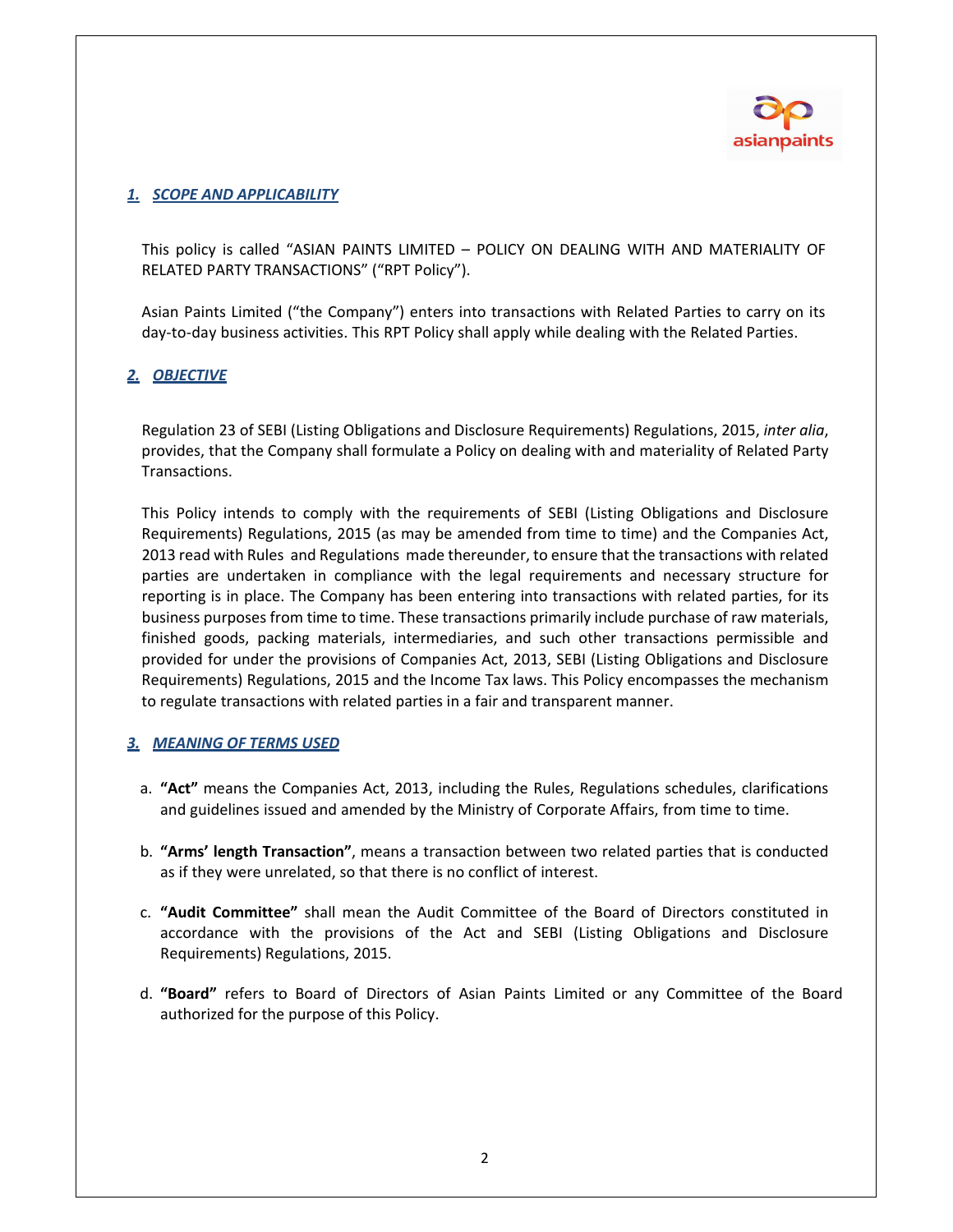

- e. **"Company"** or **"Asian Paints"** refers to Asian Paints Limited pursuant to this policy, having its Registered Office at 6A, Shantinagar, Santacruz (East) Mumbai – 400 055.
- f. **"Material transaction"** means a Transaction with a Related Party where any transaction(s) to be entered into individually or taken together with previous transactions during a financial year, exceeds rupees one thousand crore or ten per cent of the annual consolidated turnover of the Company as per the last audited financial statements, whichever is lower.

A Transaction involving payments made to a Related Party with respect to brand usage or royalty shall be considered material if the said Transaction to be entered into individually or taken together with the previous transactions during a financial year, exceed (5) five percent of the annual consolidated turnover of the Company as per the last audited financial statements.

g. **"Related Party"** shall have the meaning ascribed to it in SEBI (Listing Obligations and Disclosure Requirements) Regulations, 2015 and the Act, including all amendments and modifications thereof from time to time.

*As a measure of enhanced governance, this Policy shall apply to the list of related parties effective 1st April, 2023 as well.* 

- h. **"Related Party Transaction or RPT"** shall have the meaning ascribed to itin SEBI (ListingObligations and Disclosure Requirements) Regulations, 2015 and the Act, including all amendments and modifications thereof from time to time.
- i. **"Material Modification"** means any modification in the original contract or arrangement with a Related Party that would result in an increase of 5% or more on the originally approved transaction value or any modification of other material terms including non-financial terms like credit period, scope of contract etc. which were determined during approval of the contract or arrangement, specifically defined as such by the Audit Committee.

In case a modification is required pursuant to amendment to the applicable laws, it shall not be regarded as a material modification.

- j. **"Rules"** means Companies (Meetings of Board and its Powers) Rules, 2014 including any modifications or amendments thereof).
- k. **"SEBI LODR"** means the Securities and Exchange Board of India (Listing Obligations and Disclosure Requirements) Regulations, 2015 (including any statutory modification(s) and/or re – enactment(s) thereof for the time being in force).
- l. "**Threshold Limits**" are financial limits for Transaction(s) with Related Party(s) in the ordinary of business and on an arms‐length basis and which are set out in **Annexure A** to this Policy.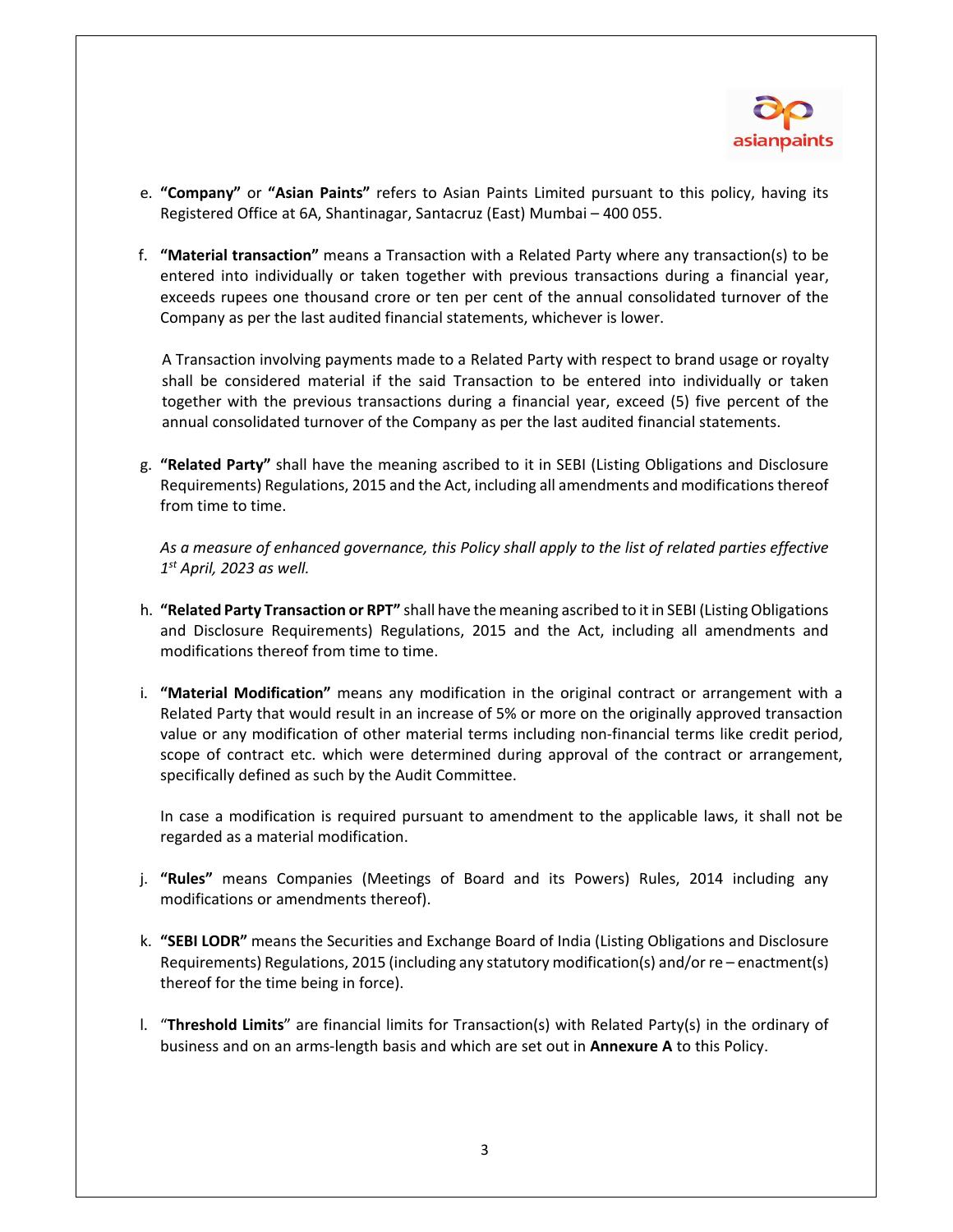

Words, terms and expressions used and not defined in this Policy or SEBI LODR but defined in the Act shall have the same meaning respectively assigned to them in the Act.

# *4. POLICY AND PROCEDURES FOR RELATED PARTY TRANSACTION*

### **4.1. Identification of Related Parties and Related Party Transactions**

- a. Before the commencement of each financial year, the Company shall draw up a list of Related Party(s) in accordance with the definition given in SEBI LODR and the Act. Any changes in the list during the financial year shall be made as and when the Company receives information in this regard.
- b. All Directors and Key Managerial Personnel are responsible for informing the Company of their interest (including their indirect interest) in other companies, firms, body corporate(s) or concerns at the beginning of every financial year and any change in such interest during the year. In addition, all Directors and Key Managerial Personnel are responsible for providing notice to the Company Secretary of any potential Related Party Transaction involving him directly or indirectly.
- c. The Audit Committee, in consultation with the Company Secretary, will review and determine whether any Transaction with such Party(s) will constitute a Related Party Transaction requiring compliance with this RPT policy. Any member of the Audit Committee or Board who is directly or indirectly interested in any Related Party Transaction shall recuse himself and shall not be present in the meeting during discussions on related party transactions and shall not be entitled to vote on for such item under consideration by Audit Committee and Board, as the case may be.

### **4.2. Approvals required for Transaction(s) with Related Party(s)**

- A. Related Party(s) transactions and any subsequent modifications in the ordinary course of business and on arms-length basis:
	- (i) All Related Party(s) transactions and any subsequent material modifications thereto in the ordinary course of business and at arm'slength shall be subject to the prior approval of the Audit Committee and within the Threshold Limits. Further, any subsequent modification to any terms of conditions of the transactions with related parties shall require approval of the Audit Committee. Only Independent Directors who are members of the Audit Committee shall approve Related Party Transactions.
	- (ii) Related Party Transaction to which the subsidiary of the Company is a party, but the Company is not a party, shall require prior approval of the Audit Committee of the Company if the value of such transaction whether entered into individually or taken together with previous transactions during a financial year exceeds ten per cent of the annual standalone turnover, as per the last audited financial statements of the subsidiary.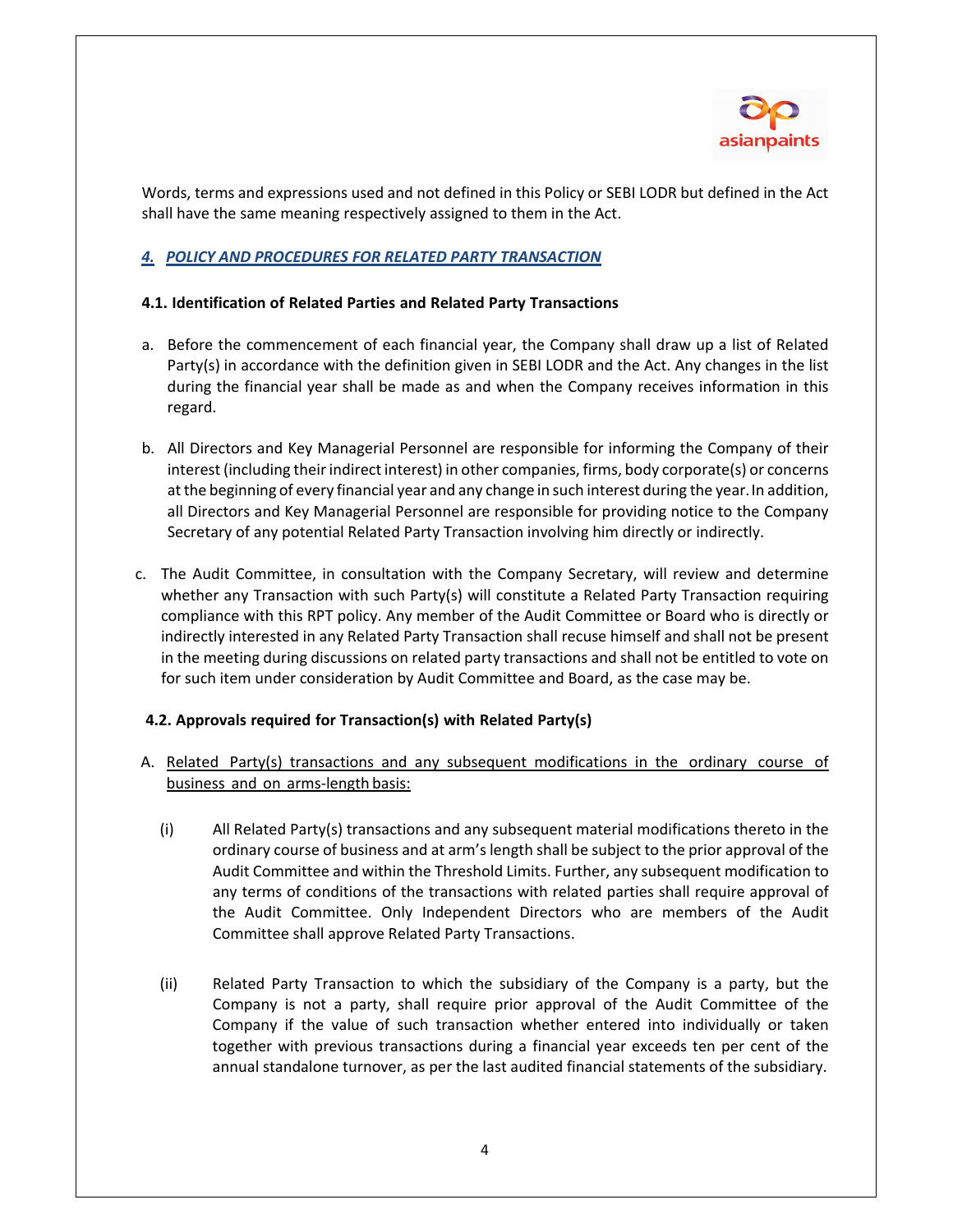

The approval of the Audit Committee of the Company shall not be required for the transactions entered into between the Company and its wholly owned subsidiary or between two wholly owned subsidiaries of the Company, whose accounts are consolidated with the Company and placed before the shareholders at the general meeting for approval.

It is further clarified that following transactions shall not require approval of the Audit Committee:

- a. Transactions that have been approved by the Board as per other specific provisions of the Act eg; merger or amalgamation, investment, loans, guarantee or providing of security in connection with any loan, etc. to its wholly owned subsidiaries.
- b. Transactions involving corporate restructuring, mergers, demergers, etc. wherein the Board has approved such transactions and restructuring is subject to approval of Tribunals / Courts of competent jurisdiction.
	- (iii) The Company shall not enter into any Transaction with a Related Party beyond the Threshold Limits, without the prior approval of the Board. The Board may approve the Threshold Limits of any Transaction not defined or mentioned in this Policy. The Board shall review the Threshold Limits at least once in every three years and make changes as and when necessary.
	- (iv) Audit Committee may grant omnibus approval for Related Party Transactions within the overall Threshold Limits, proposed to be entered into by the Company and such approval shall be subjectto the following:
		- i. The Audit Committee shall lay down the criteria for granting omnibus approval in line with this Policy, for Related Party Transactions which are repetitive in nature.
		- ii. The Audit Committee shall satisfy itself regarding the need for such omnibus approval andthat such approval is in the interest of the Company;
		- iii. the omnibus approval shall specify:
			- (a) the name(s) of the related party, nature of transaction, period of transaction, maximum amount of transactions that shall be entered into;
			- (b) the indicative base price / current contracted price and the formula for variation inthe price if any; and
			- (c) such other conditions as the audit committee may deem fit:

Provided that where the need for related party transaction cannot be foreseen and aforesaid details are not available, Audit Committee may grant omnibus approval for such transactions subject to their value not exceeding Rs. 1 crore per related party during a financial year.

Audit Committee shall review on a quarterly basis, the details of the Related Party Transactions entered into by the Company pursuant to the omnibus approvals given. The omnibus approvals by the Audit Committee shall be valid for a period of not exceeding one year and shall require fresh approvals after the expiry of one year.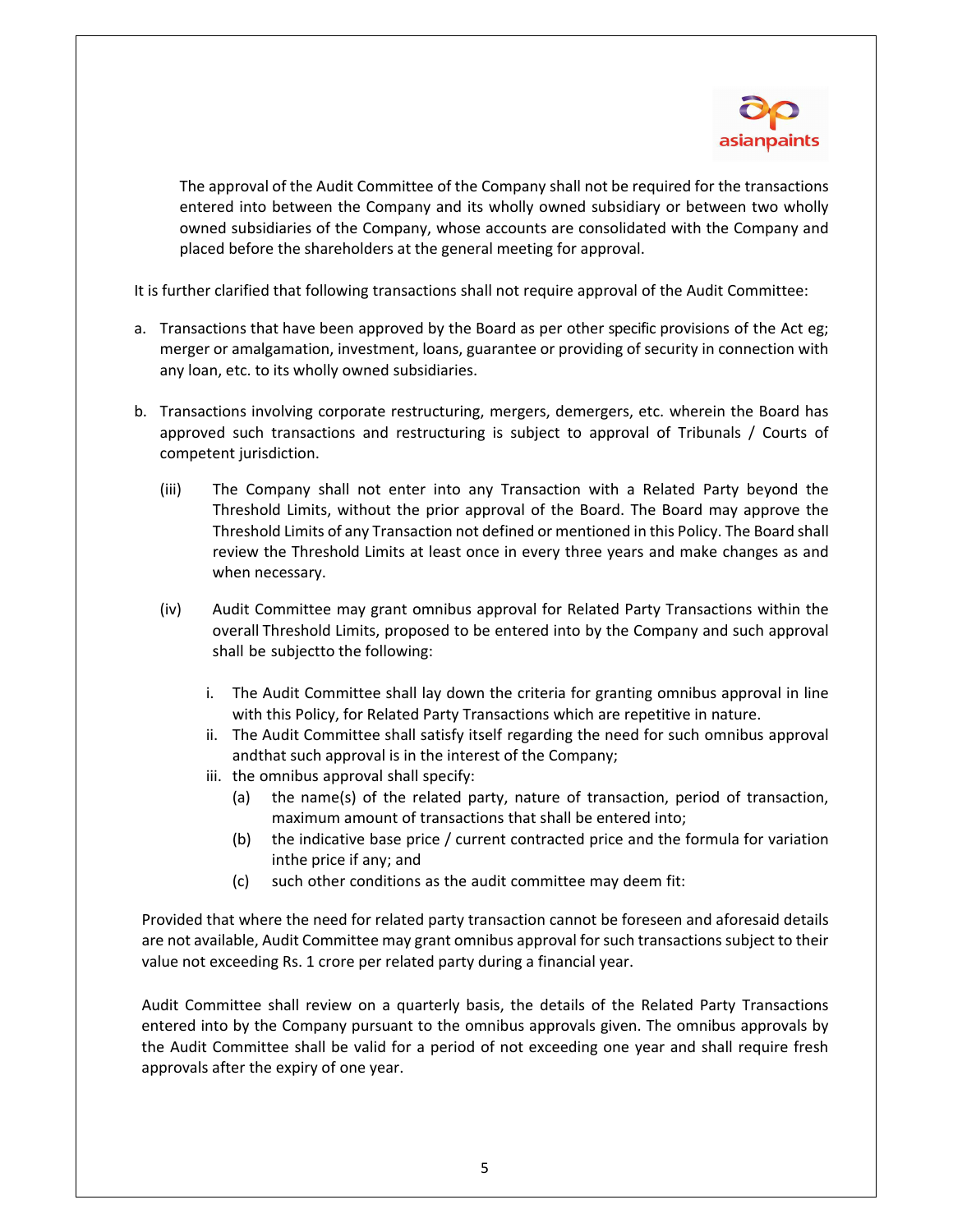

Omnibus approval shall not be made for transactions in respect of selling or disposing of the undertaking of the Company.

# B. Transactions with Related Party(s) not in the ordinary course of business and/ or on arms‐length basis:

Transaction(s) with Related Party(s) not in the ordinary course of business and/or not at arm's length shall require prior approval of the Audit Committee as well as the Board and in accordance with the provisions of Section 188 of the Act, SEBI LODR and other applicable laws.

Transaction(s) crossing the limitsset out Rule 15 of the Companies(Meetings of Board and its Powers) Rules, 2014, as may be amended from time to time, shall require prior approval of the shareholders of the Company in accordance with the procedure set out in Section 188 of the Act. For the purpose of such Transaction(s), the limits shall apply for transaction or transactions to be entered into either individually or taken together with the previous transactions during a financial year.

### C. Material Transactions with Related Party(s):

Material Transaction(s) with Related Party(s) and any subsequent material modification shall require prior approval of the Audit Committee, Board, and the shareholders of the Company.

In compliance with SEBI LODR, approval of the shareholders through resolution shall be taken for all such Material Transactions with Related Party(s) and such Related Party(s), irrespective of whether the entity is a party to a particular transaction or not, shall not vote to approve such resolutions.

# **4.3. Information to be provided at the time of seeking approval of Audit Committee and/or Board, and the Shareholders of the Company, as the case may be:**

The following information should be provided to the Audit Committee and/or Board, as the case may be, where approval for entering into Transactions with Related Party(s) are sought:

- (a) Type, material terms and particulars of the proposed transaction;
- (b) Name of the related party and its relationship with the Company or its subsidiary, including nature of its concern or interest (financial or otherwise);
- (c) Tenure of the proposed transaction (particular tenure shall be specified);
- (d) Value of the proposed transaction;
- (e) The percentage of the company's annual consolidated turnover, for the immediately preceding financial year, that is represented by the value of the proposed transaction (and for a RPT involving a subsidiary, such percentage calculated on the basis of the subsidiary's annual turnover on a standalone basis shall be additionally provided);
- (f) If the transaction relates to any loans, inter‐corporate deposits, advances or investments made or given by the Company or its subsidiary: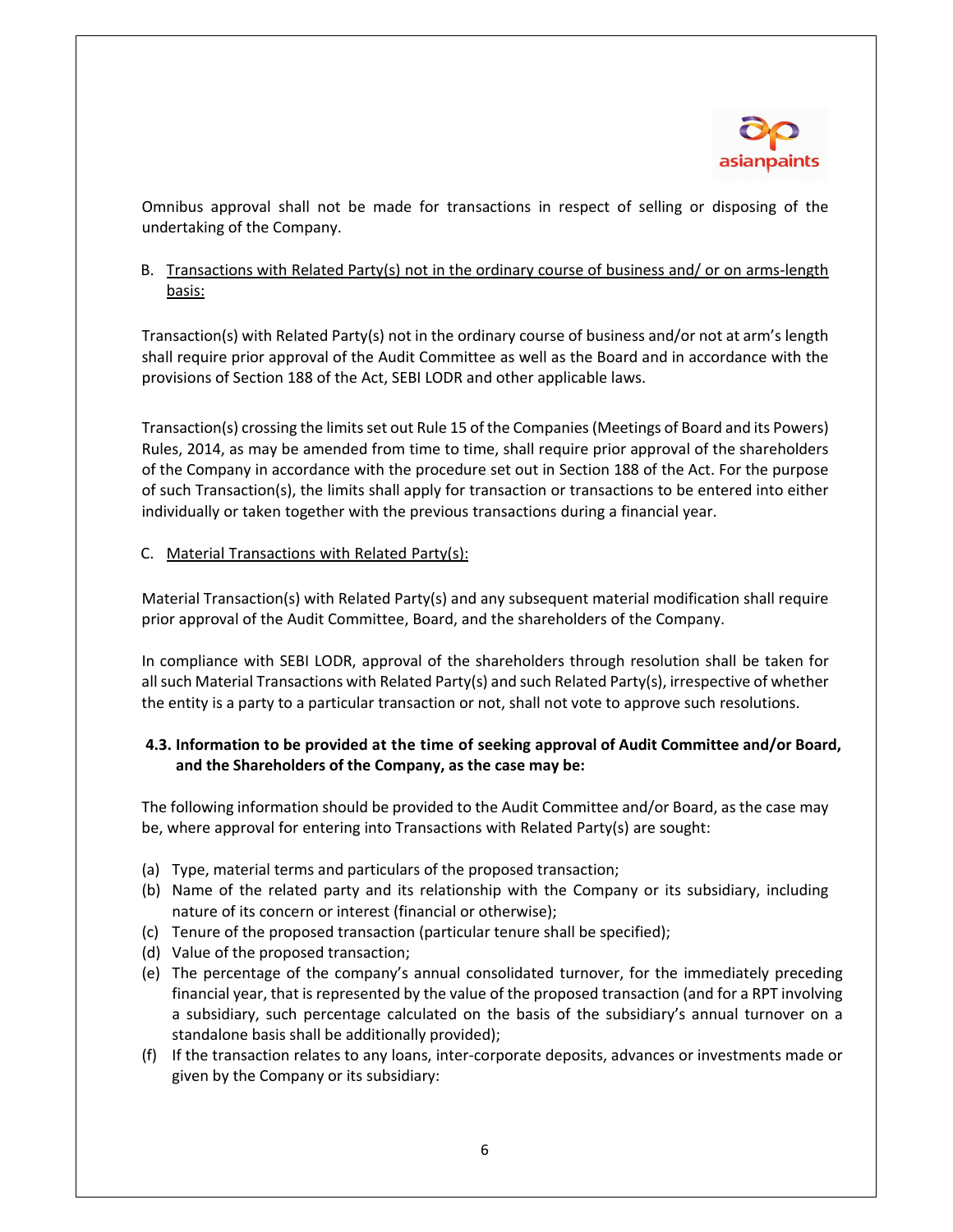

- i. details of the source of funds in connection with the proposed transaction;
- ii. where any financial indebtedness is incurred to make or give loans, inter-corporate deposits, advances or investments,
	- nature of indebtedness;
	- cost of funds; and
	- tenure;
- iii. applicable terms, including covenants, tenure, interest rate and repayment schedule, whether secured or unsecured; if secured, the nature of security; and
- iv. the purpose for which the funds will be utilized by the ultimate beneficiary of such funds pursuant to the RPT.
- (g) Justification as to why the RPT is in the interest of the Company;
- (h) A copy of the valuation or other external party report, if any such report has been relied upon;
- (i) Percentage of the counter‐party's annual consolidated turnover that is represented by the value of the proposed RPT on a voluntary basis;
- (j) The manner of determining the pricing and other commercial terms, both included as part of contract and not considered as part of the contract;
- (k) Whether all factors relevant to the contract have been considered, if not, the details of factors not considered with the rationale for not considering those factors; and
- (l) Any other information relevant or important to take a decision on the proposed transaction.

Audit Committee and/or Board may call for such additional information as may be required for granting approval to such Transactions.

The notice being sent to the shareholders seeking approval for any proposed RPT shall, in addition to the requirements under the Act, include the following information as a part of the explanatory statement:

- a. A summary of the information provided by the management of the Company to the Audit Committee as specified above;
- b. Justification for why the proposed transaction is in the interest of the Company;
- c. Where the transaction relates to any loans, inter‐corporate deposits, advances or investments made or given by the Company or its subsidiary, the details specified under point (f) above;
- d. A statement that the valuation or other external report, if any, relied upon by the Company in relation to the proposed transaction will be made available through the registered email address of the shareholders;
- e. Percentage of the counter-party's annual consolidated turnover that is represented by the value of the proposed RPT, on a voluntary basis; and
- f. Any other information that may be relevant.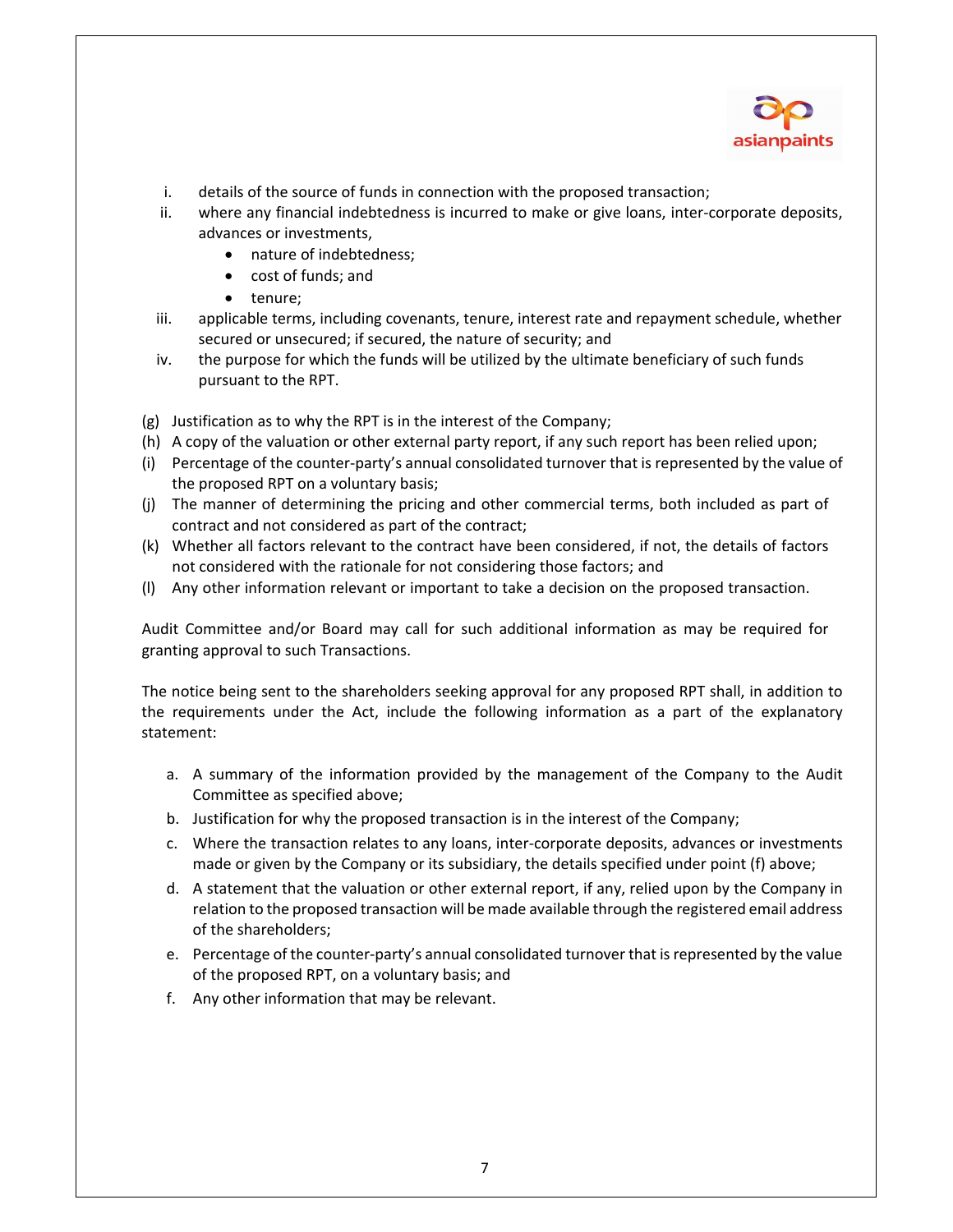

#### **4.4 Review of Related Party Transactions:**

The Management shall lay down an appropriate framework including the pricing mechanism to ensure arm's length pricing for dealing with the Related Party(s). The Management shall institute appropriate administrative mechanism to ensure that all Related Party Transactions are in compliance and reviewed in accordance with these policies and procedures including maintenance of proper records in this regard.

All the transactions with Related Parties shall be referred to the Audit Committee for review at its scheduled quarterly meetings or as may be called upon by the Audit Committee from time to time along with all relevant information of such Transaction(s).

The Audit Committee may refer any of the Related Party Transactions brought before it or it being mandatory under any law, for approval of the Board. The Board may on its own accord also decide to review any Related Party Transaction.

The Audit Committee may seek advice of external consultants and experts on determining whether a particular transaction which is being considered by the Audit Committee would be regarded on an arms' length basis or otherwise.

#### *5. RELATED PARTY TRANSACTION NOT APPROVED UNDER THIS POLICY*

In the event any Transaction has been undertaken/is being undertaken with a Related Party without obtaining requisite approval under this Policy, such transactions should be immediately reported to the Company Secretary. Such Transactions shall be reviewed by the Audit Committee in the next meeting. The Audit Committee shall be provided with all the relevant facts and circumstances for entering into such transaction with a related party. Based on the information provided, the Audit Committee shall evaluate and take such necessary steps, as it may deem fit, including Ratification, Termination or Revision of any terms of the Related Party Transaction. The Audit Committee shall keep the Board appraised of any instances of such transactions entered into with any related party in contravention of this Policy and recommend to Board for its consideration and approval.

### *6. AMENDMENTS TO THE POLICY*

The Company is committed to continuously reviewing and updating our policies and procedures. Therefore, this policy is subject to modification.

This policy will be reviewed by the Board of Directors of the Company once in every three years and any amendment of any provision of this policy shall be promptly disclosed on the Company's website and in applicable regulatory filings pursuant to applicable laws and regulations, together with details about the nature of the amendment.